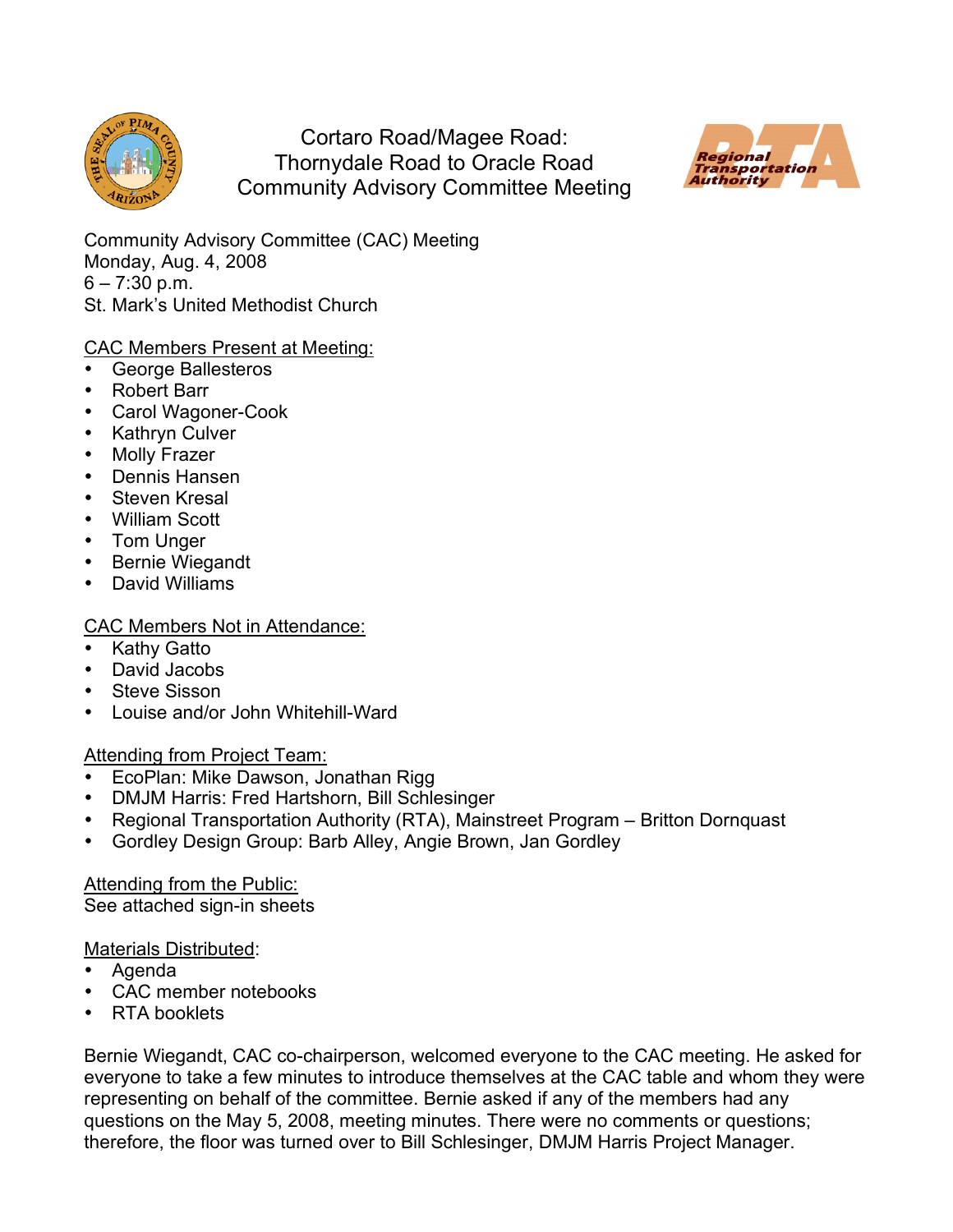Bill started his presentation by introducing the project team. He informed everyone on how the meeting would be structured. Bill stated that the meeting was for the CAC members to receive the information presented at the meeting. After the conclusion of the CAC business, Bill would take questions from the audience. He reminded everyone that the meeting was from  $6 - 7:30$ p.m., and said he would be willing to stay and answer additional questions after 7:30 p.m.

Bill stated that there were several presentation boards. He offered the public to come up after the meeting if anyone was unable to see the detail on the boards.

Bill started the presentation by letting everyone know what the goals and expectations are of the project. This project is being partially funded by the one-half cent sales tax approved by voters as part of the RTA road improvement program. This particular project spans a five-mile corridor of roadway that encompasses two sections, Cortaro Farms Road/Magee Road from Thornydale Road to La Cholla Boulevard and Magee Road from La Cholla Boulevard to Oracle Road. Bill said the team has come up with the preliminary options that he would be sharing with the group. Phase One of the construction will be the intersection of La Cholla Boulevard and Magee Road.

At the last meeting, Bill brought a flow chart outlining the schedule of the corridor study. He stated the flow chart was on the project Web site, www.roadprojects.pima.gov/CortaroMagee, so he didn't bring it his evening, but he took a few minutes to go over the chart verbally.

In Phase One, the team will be doing the following:

- Follow federal guidelines (already have received federal funding)
- Environmental surveys (approved by Pima County Department of Transportation (PCDOT))
- Drainage reports
- Surveys and mapping
- Roadway alignment:
	- $\circ$  Median openings
	- $\circ$  Roadway alignment alternatives
	- $\circ$  Intersection of La Cholla Boulevard and Magee Road
	- $\circ$  Traffic signals
	- Frontage roads

Bill stated that what he would be presenting tonight would be presented at the public open house on Aug. 14, 2008. The team would use the input from the CAC and the public to come up with the team's recommended alternative for this improvement project. Once that information has been gathered and the recommended alternative has been designed, there will be another public open house (November or December 2008) to present the alternative with the public's comments and concerns taken into consideration.

Bill told the group that in the November/December 2008 time frame, the Environmental Assessment and Mitigation Report (EAMR) and the Design Concept Report (DCR) would be drafted. These documents control the outcome of the design of this project. The EAMR and the DCR will be sent to the Pima County Board of Supervisors (BOS) for their approval. Once the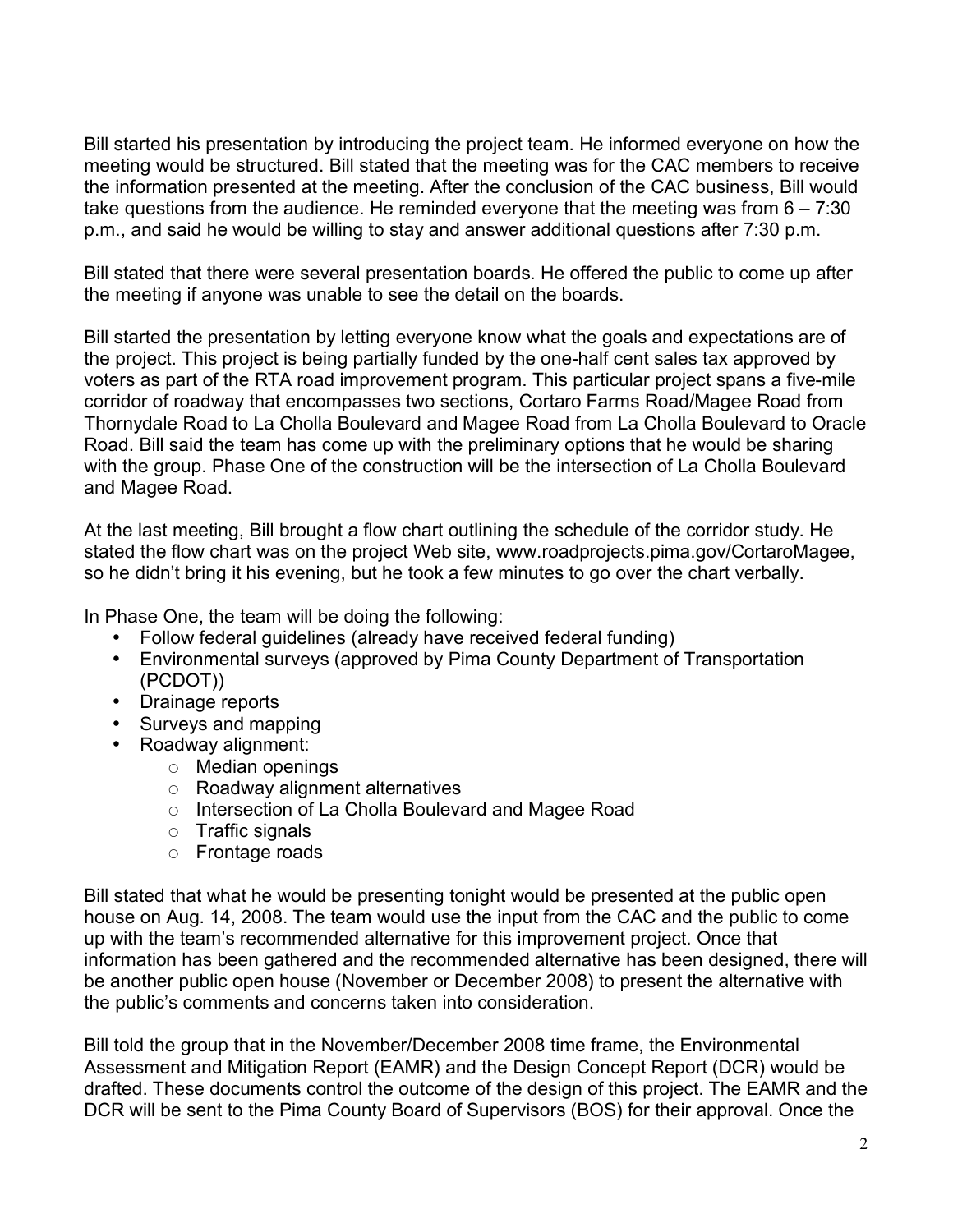BOS approves the design, it will be sent on to the Arizona Department of Transportation (ADOT), who is the contact for the Federal Highway Administration (FHWA). Once all of the approvals are in place, the team will move into final design followed by the start of construction. The team is on schedule to attain approval on the EAMR and DCR by the end of 2009.

Bill took a minute to remind the group that the team is designing the roadway to the standards and guidelines they must follow as set forth by the American Association of State Highway and Transportation Officials (AASHTO) and the Pima County 2003 Roadway Design Manual. These guidelines and standards cannot be changed.

Bill showed the CAC the typical cross-section of the roadway. He stated that Cortaro Farms Road/Magee Road would become a four-lane roadway. This improvement meets the needs of the traffic counts the team has received from the traffic model out to the year 2030.

# *Q: Will the roadway need to be widened after the year 2030?*

Bill said the counts show a need for a roadway consisting of four lanes to the year 2030, and that it would be sufficient for the projected growth rates in the area beyond 2030.

Bill stated the roadway would have:

- Two 12-foot medians
- A 13-foot travel lane on each side of the median (PCDOT has found that it is safer for the lane to have an extra foot or two when it is next to a curb)
- A 12-foot outside travel lane
- A 6-foot paved bike lane/shoulder
- Storm drains and culverts, but those locations have not yet been determined
- Pedestrian paths and/or sidewalks

# *Q: Will there be a barrier between the travel lanes and the bike lanes?*

Bill said that the team has found that the biking community does not want to be separated from the roadway. Also, it has been determined that with pedestrian paths, it is not desirable to have both bikes and pedestrians on the same path. The team is in the process of talking with Pima County Parks and Recreation in order to come up with something that all residents can use.

# *Q: What will the width of the paved shoulder be?*

Bill stated that the lane must be a clear zone, meaning there can be no telephone poles or obstacles in the paved area and it must be a relatively flat slope. The clear zone must have approximately 18-20 feet of clearance, and must be wide enough for a car to recover from an incident. The roadway is designed at 50 miles per hour (mph) with a posting of 45 mph.

## *Q: What will the cost would be to increase this project from a four-lane roadway to a six-lane roadway?*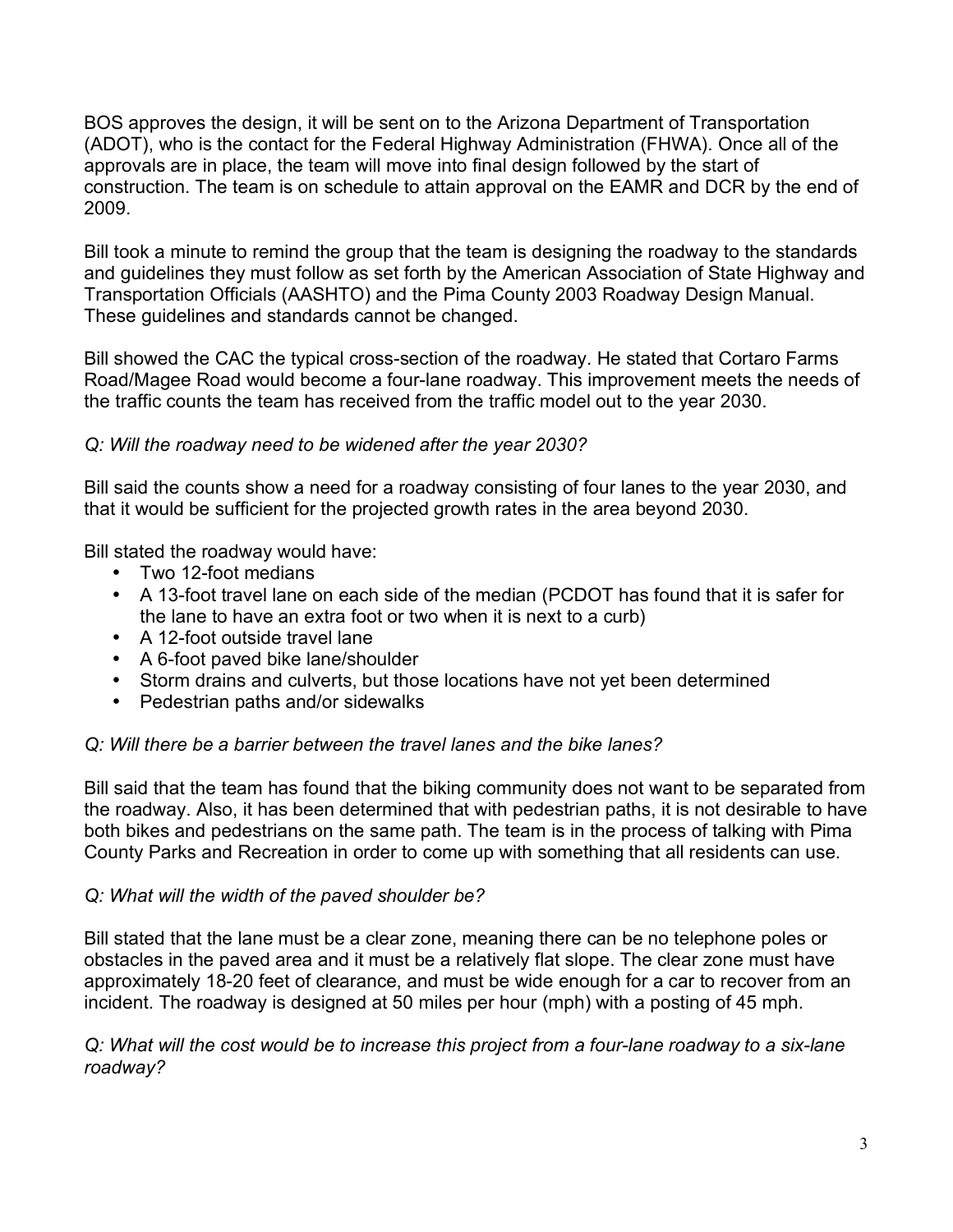Bill said he was not sure, but anticipated it could be anywhere from a 25- to 50-percent increase over the current budget. He also stated that adding the additional lane on each side of the roadway would bring up other issues; for example, no room for the needed ditches as well as moving close to the right-of-way, which would incur additional costs.

## *Q: Should there be a separation of the curb from the sidewalk*?

Bill said that there would be some separation built into the design.

#### *Q: What is the total width of the roadway?*

#### It is a total of 150 feet.

Bill's next item in the presentation was on traffic signals. He stated that the location of the traffic signals meet the national standards and the team has placed them, using the traffic counts out to the year 2030, where the studies have shown a need. Traffic signals put in the wrong location would cause more problems than not having one. Traffic signals would stay in the current locations with one additional signal added at Jensen Drive, due to the traffic counts for the year 2030. There were a few intersections that were close, but did not quite meet the requirements needed to add a light. Therefore, at locations such as Mona Lisa Road where lights may be added in the future, the contractor will add conduit and pole boxes so a light could be installed easily at a later date.

#### Q: Will there be a light at Club Drive due to the development that is going in at that location?

Pima County has requirements for developers; they will have to install lights and whatever else Pima County will require in order to ensure that the roadway in that location will meet those requirements.

There was more discussion regarding a light at Club Drive, as some residents believe it is warranted; however, Bill stated that a light at that location was not warranted. According to Bill, there will be a median opening at that location, which will be discussed later in the presentation.

*Comment: Those who live in the neighborhood off of Club Drive only have one way in and out of their neighborhood. A development is going in across the street, which will increase traffic, and would make it difficult to get in and out of the neighborhood.*

The traffic counts out to the year 2030 do not warrant a light at that location. The contractor can add conduit and polls at Club Drive under the assumption that a light may be added there at a later date.

Q: Will the lights be timed so that those turning in or out of the side streets without a traffic light *would have an opportunity to get on to Cortaro Farms Road or Magee Road?*

Bill stated that the lights would be timed to provide for safe egress and ingress.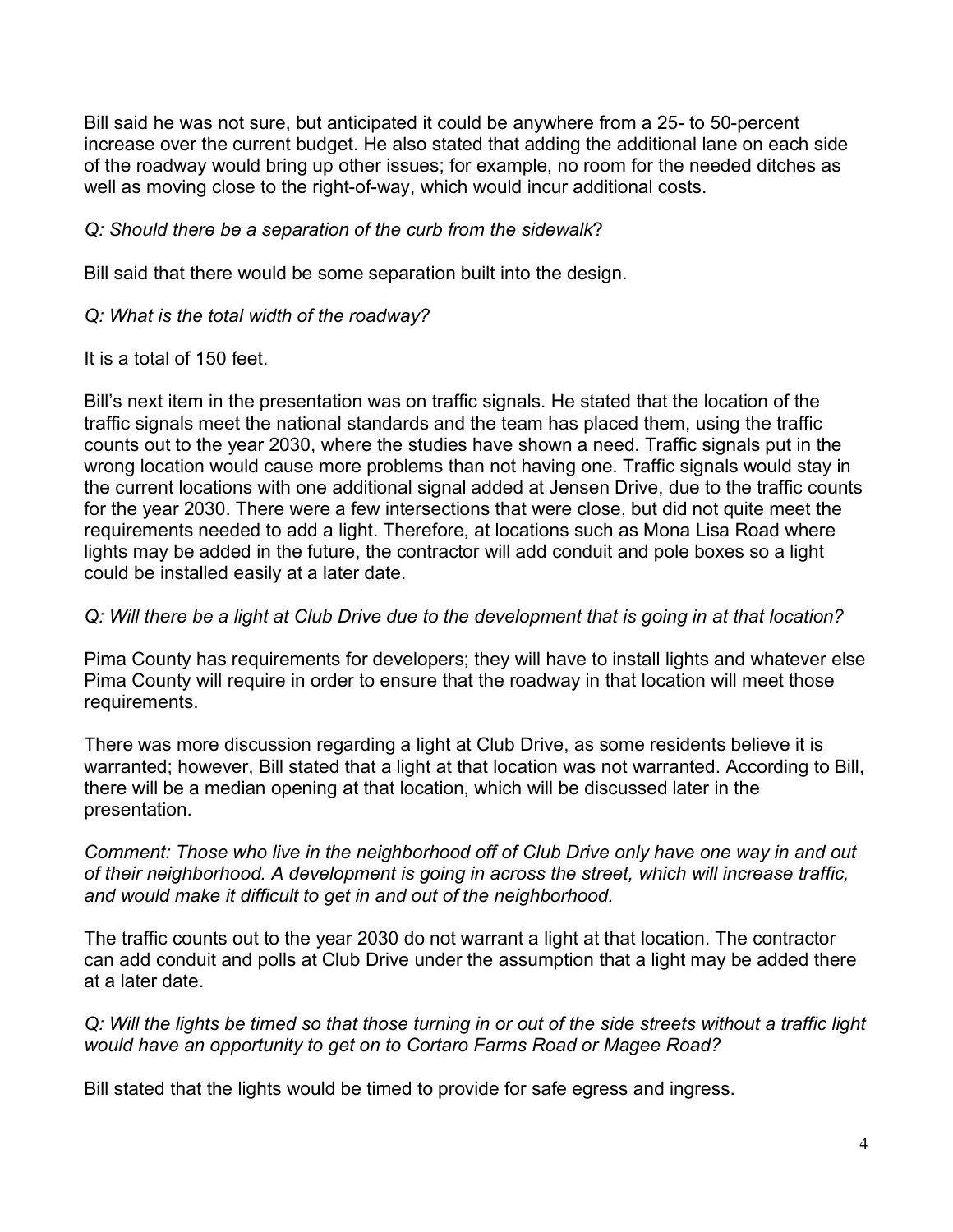*Comment: There will still be the opportunity to come out of a side street and turn right, then Uturn in order to head in the opposite direction. This would be a safer option than trying to turn left across two lanes of traffic.*

*Q: How far apart are Shannon Road and Jensen Drive? And what are the Pima County requirements for the spacing of traffic lights?*

Bill stated he thought the distance between Shannon Road and Jensen Drive was between 500-600 feet. The minimum numbers of feet between lights or median openings are, by Pima County standards, 660 feet.

## *Q: Will there be deceleration lanes?*

Bill stated that the only deceleration lanes would be located at the intersections.

## *Q: Will there be bus pullouts along the corridor?*

Bill stated that they would be working with SunTran to decide where bus pullouts would be located.

*Q: On page four of the meeting minutes from the last meeting, a question was asked regarding the actual traffic counts as a result of the traffic study, and how the traffic count was determined. Did the team bring that information?*

Bill said he did not have that information with him, but he would get that information out to the members.

Bill introduced the graphic that showed the median openings along the west end of La Cholla Boulevard. Median openings are proposed as follows:

- Bashas' grocery store
- Paseo del Rancho Escondido
- Club Drive
- Moondance
- Cortina Place
- Jensen Drive
- Royal Sunset
- Mona Lisa Road
- Paseo Luna

*Q: What will the minimum storage be for cars stacking up to make a left turn?*

Bill stated that the Pima County standard was 100 feet. Some median openings will have storage bays longer than that depending on the room available. A minimum of 100 feet holds approximately four or five cars.

Bill said one of the requirements for a median opening is if that was the only entrance for a neighborhood and all egress and ingress was at one location.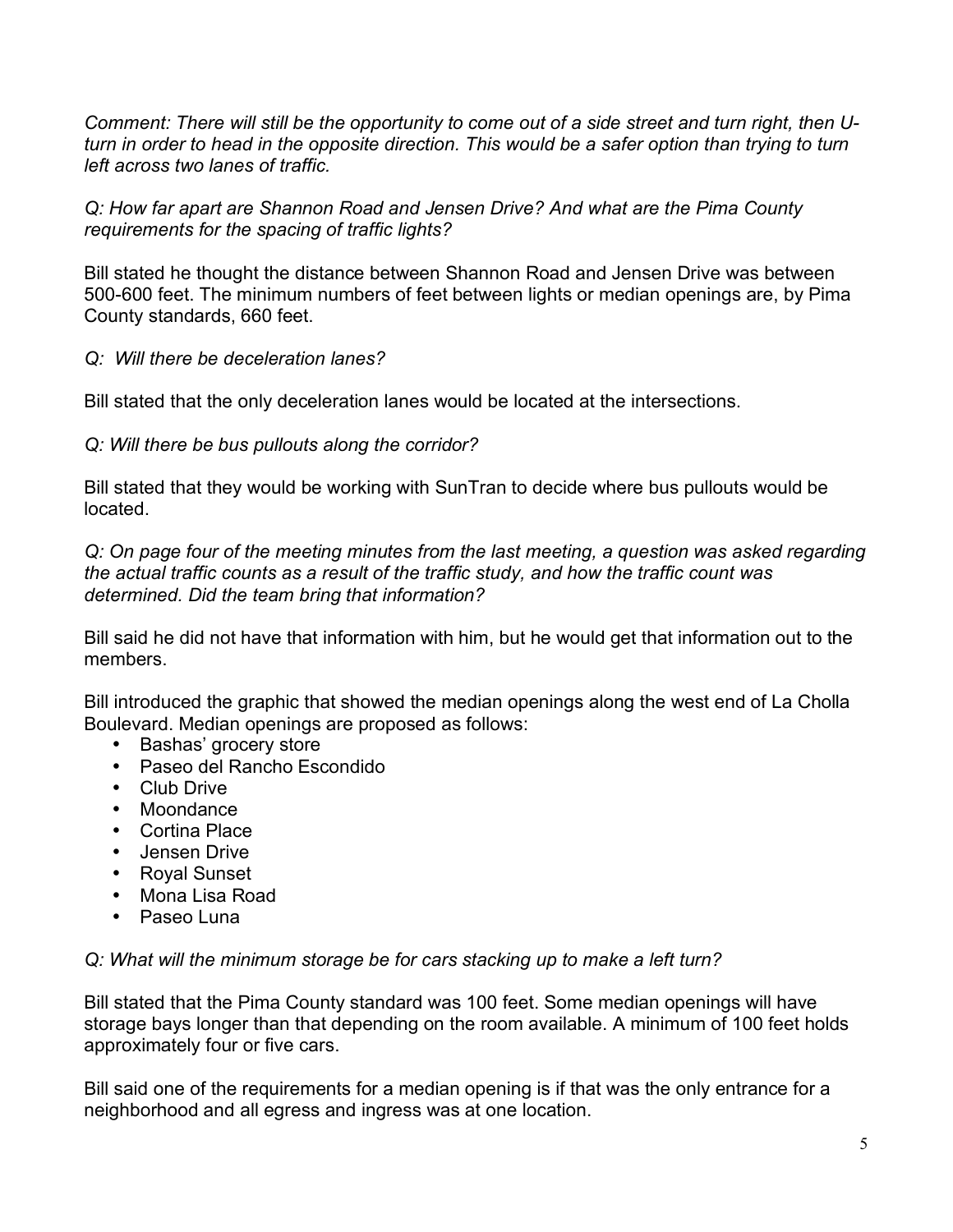The next graphic showed the median openings east of La Cholla Boulevard. Median openings are proposed in the following areas:

- Zarragoza Drive
- Camino de Maximillian
- Sendero Uno
- The church
- Leonardo da Vince Way
- Cool Drive
- La Oesta Avenue
- Paseo del Norte
- Placita Feliz
- The shopping plaza

The next item Bill presented were the alternatives for the frontage roads:

- Two-way frontage road separated from the bike lane with a nine-foot median. Most likely, this alternative would require right-of-way takes to construct as designed.
- One-way frontage road separated from the bike lane by a nine-foot median. This alternative would most likely not require any right-of-way acquisitions, and since most of the homes have circular drives, backing out of the residences would not be dangerous. The team would work with those residences that do not currently have circular drives. This alternative would also require residents to make U-turns because this is a one-way frontage road.
- Acceleration and deceleration lanes. This would entail widening the roadway by 12 feet. It would be a one-way lane and people would have to U-turn in order to head west. This option would be less expensive, but not as flexible.

Bill moved on to the Magee Road/La Cholla Boulevard intersection, of which there are four out of approximately 15 original ideas that the team had prepared to show the CAC members. The team looked at traffic counts, which show there have to be improvements to this roadway, and in addition, the team looked only at bringing alternatives that would work and meet the standards. The major issue is with the northbound La Cholla Boulevard to westbound Magee Road left-turn movement, as that is the most traveled route. That was the driving force in coming up with the alternatives that were chosen to show the CAC members, and those alternatives are as follows:

1. Traffic circle/roundabout. They are highly successful in other areas of the country; however, this traffic circle would need to have three lanes instead of the standard two. There would be no traffic signal. As you approach the roundabout, you would slow down, merge with the existing traffic already in the circle and make your way to the area you would want to exit the circle by merging to the outside lane and then exiting to the right.

*Comment: Feels it would not be a safe option.*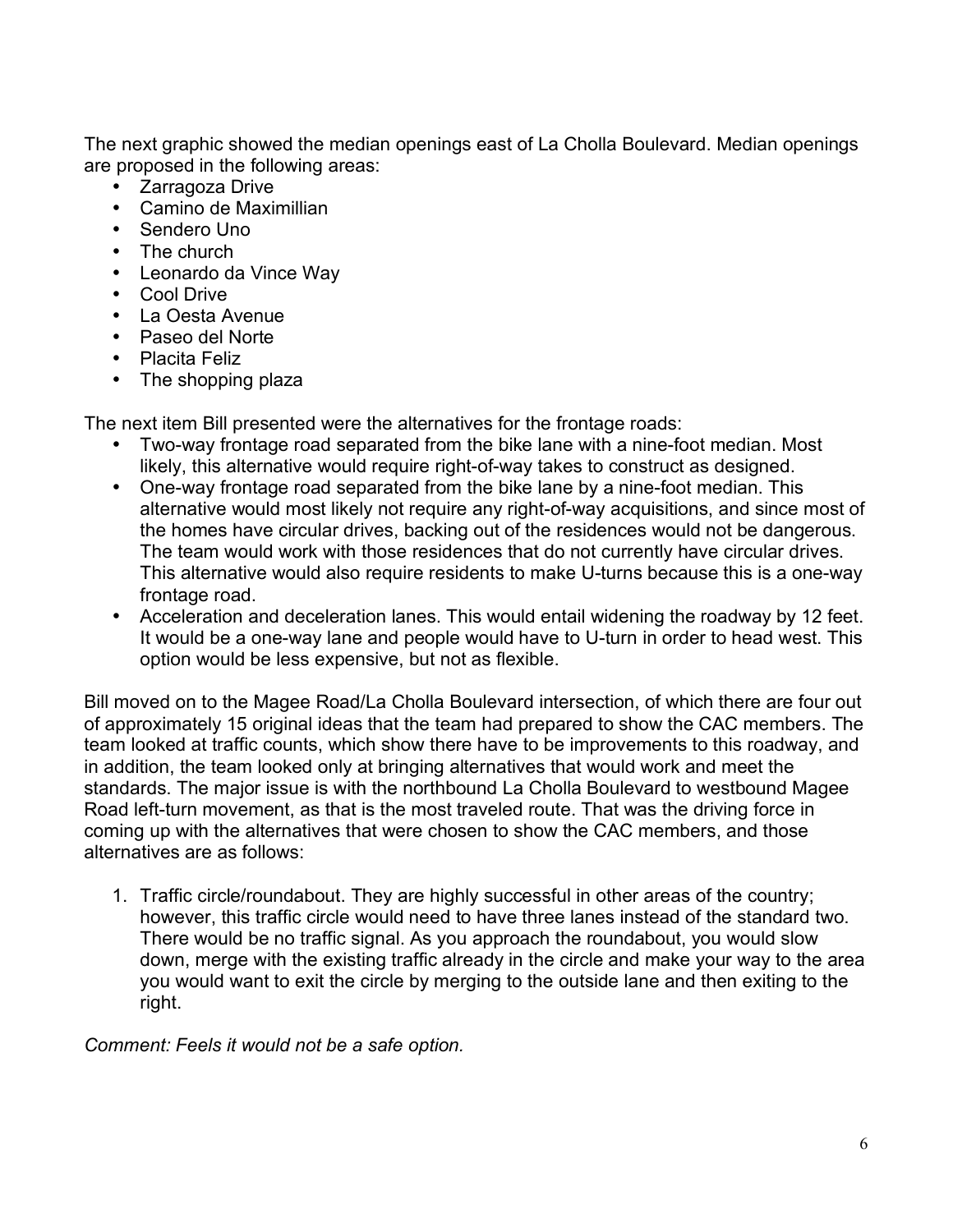*Q: Would there be less pollution because there would be no stopping required?*

That most likely would be the case.

# *Q: What accident studies have been done?*

No studies have been done because this would be the first three-lane roundabout.

2. S-curve. Engineers feel a 90-degree left-turn is ideal at an intersection. With this intersection, a 90-degree turn with a 50 mph design speed would require taking property, and that is not a viable option. With the S-curve, the roadway would resemble the letter "S". The turning degree would be 110 degrees with a skew of 20 degrees. The lowest speed that Pima County would allow on an arterial roadway is 45 mph, so the speed limit would have to be lowered at that location due to the turning angle. It would be a dual-left turn, making those turns very slow moving.

# *Q: Would a fire truck be able to make that turn?*

Bill stated that turns are design so that a WB50 truck could make the turn. That is the length of a double tractor-trailer; therefore, a fire truck should be able to turn at that location.

## *Q: Could the speed go below 45 mph?*

Bill stated he could not drop below the Pima County standards; however, the members could take that issue up with the BOS.

3. Jug handle. This option would remove the left turn from northbound La Cholla Boulevard to westbound Magee Road and would be constructed at grade. Vehicles heading north on La Cholla Boulevard would travel through the intersection and exit to the right on a loop that would bring the vehicles back to the intersection and then head onto westbound Magee Road. The road configuration would look like the handle of a jug. This option has not been used in Tucson, but it has been used successfully in other parts of the country.

# *Q: What would this traffic configuration do in respect to other RTA projects in the area?*

Bill stated that when they do their analyses of the alternatives, the information they receive from Pima Association of Governments (PAG) takes into consideration all other projects when providing model information.

# *Q: How would traffic merge back on to Magee Road after coming out of the jug handle?*

Bill said that the jug handle would add a third lane east of the La Cholla Boulevard intersection, and once through the intersection, the three lanes would be reduced back into two lanes heading west on Magee Road. Bill said this option was slightly better than the S-curve alternative.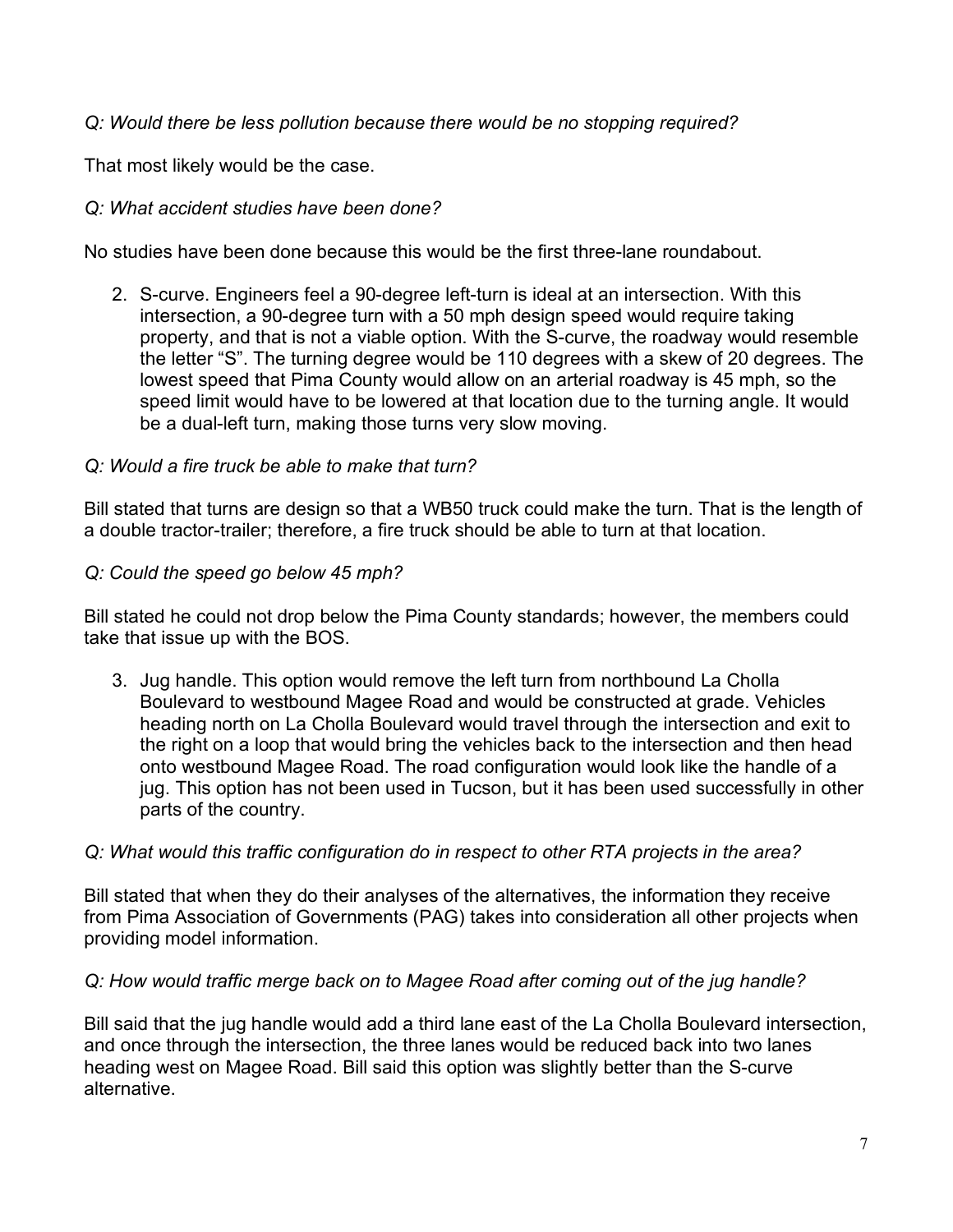*Q: Would this option have any impact on the businesses in the area?*

Bill stated he did not believe there would be any negative impact to the businesses.

*Comment: This configuration will not work. Over time, people would understand how to maneuver this intersection heading north and wanting to turn west; however, this was counterintuitive to continue northbound then end up eastbound in order to eventually head westbound. A lot of land would have to be used in order to implement this alternative.*

Bill appreciated the comments and said that was the purpose of presenting several alternatives so the CAC and the public can weigh in on their preferences. Bill also stated there would be sufficient signage to help guide those unfamiliar with this configuration through the jug handle.

There were more discussions between the team and the CAC on this matter. The consensus was that there would be issues no matter which option would be chosen.

- 4. Flyover. This is the final alternative being presented for this location. The northbound traffic would exit to the right prior to the intersection and drive over two bridges built above the existing roadway and enter eastbound Magee Road west of the intersection, merging into existing traffic flows. This is the most efficient alternative in terms of traffic movement; however, it is the most costly option, it makes access to properties a challenge and it builds a road that spans 30 feet into the air possibly blocking some residents' views of the mountains.
- *Q: Are there funds available to build this option?*

Bill stated that funds to build this option were not currently in the budget and the team would have to find additional funding to build this option.

#### *Q: Could the road be built under the existing road?*

There is approximately 4,000 cubic feet per second (cfs) of water is generated from the Carmack Wash, which flows through the intersection area. Pumps would need to be installed in order to remove the water from the underpass during a rain event.

#### *Q: Would this option have a negative impact at the intersection on traffic at the light?*

There would not be negative impacts at the intersection with this alternative because the merge would happen approximately one mile from the light.

*Comment: Don't want the residential area to resemble an interstate.*

*Comment: The roadway would have to merge from three lanes down to two.*

*Comment: How to sign the area so people would know how to maneuver the area.*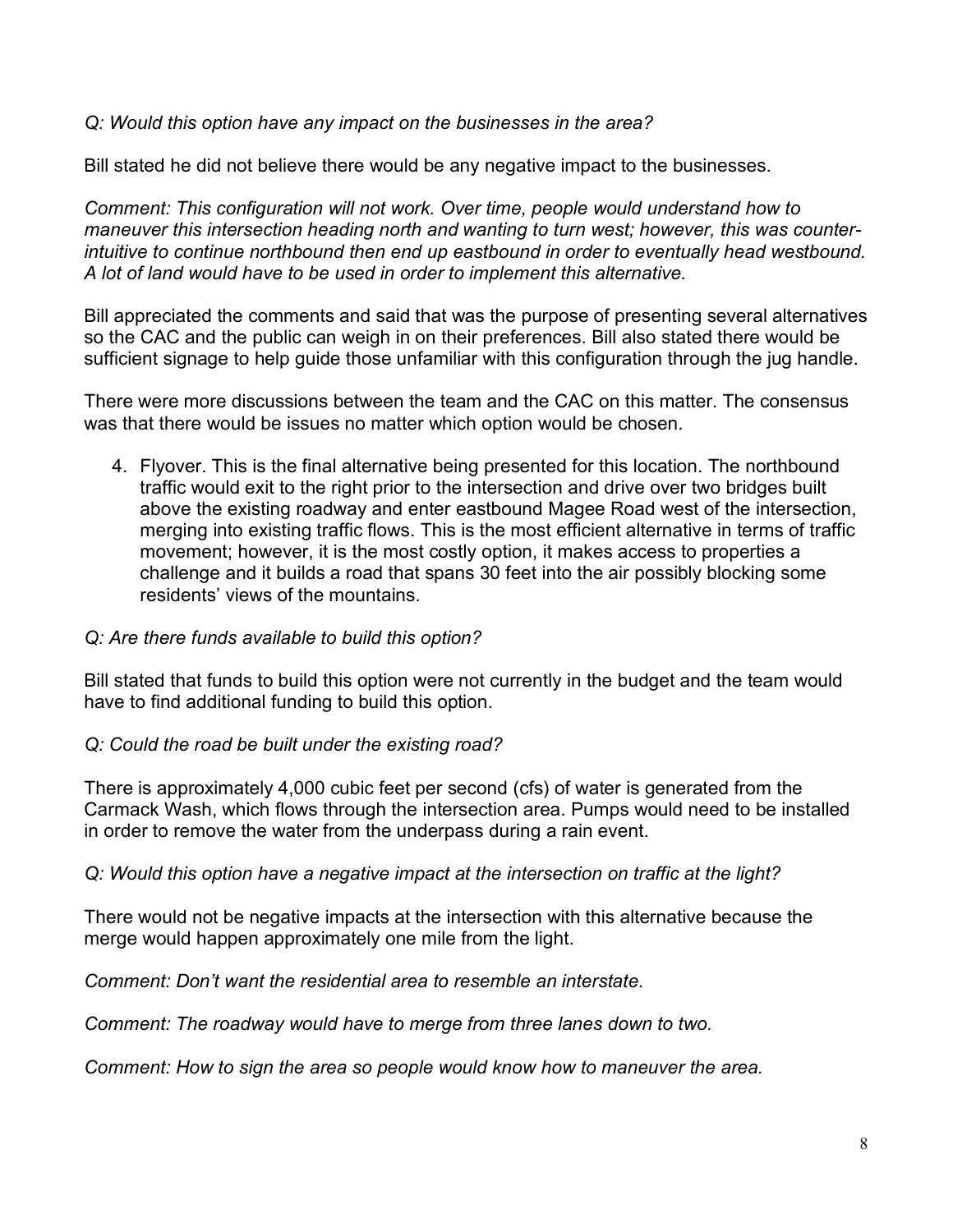## *Q: What would the environmental impacts be on this design?*

Mike Dawson, EcoPlan, said that there would be some impacts, one being the shadowing of noise. Those homes closer to the flyover would experience less noise than those homes farther away.

## *Q: Can you just enlarge the intersection?*

Bill stated that enlarging the intersection would be less efficient because it would take longer to turn and the sharp angle would still be the same; however, it would give the driver more room to make the turn.

Bill announced the public meeting that would be held on Aug. 14, 2008, from 6 to 8 p.m. at St. Mark's United Methodist Church. Bill stated the open house is where the team encourages the public to give them their written comments. The public has two weeks to complete their comments and return them to the team in order to be documented.

*A CAC member had drawn up plans (attached to this summary) and wanted to discuss his plan with the committee. Bill left that decision up to the committee, and they agreed to have a short discussion of the plans, and they were as follows:*

- *No stoplights as the intersection would no longer exist.*
- *Similar to the flyover, except all roads would either be elevated or put underground.*

#### *Q: How much additional cost would be involved in the CAC member's plan, and could this plan be constructed?*

Bill stated that it most likely could be done at double or triple the cost of the flyover plan that was presented. Bill offered to take the plan and look more closely at the idea. Bill asked how the CAC wanted him to move forward.

*A CAC member did not feel the plan was viable and would prefer the team not look further into this option. Some other issues addressed were access to the businesses as well as this area would look like an interstate exchange, and that was not why people moved to the area.*

Bill stated that the next CAC meeting would be late September at the earliest. He said that he would be out of town for two weeks after the public meeting, but that aside, there had to be sufficient time to gather the comments and put them in a document to provide to the CAC members. Bill stated that he felt mid-October would be sufficient. It was decided that we would check on room availability at St. Mark's United Methodist Church for either Oct. 13 or Oct. 20, 2008.

Bill adjourned the CAC portion of the meeting at 7:45 p.m. and opened the floor to the public for questions.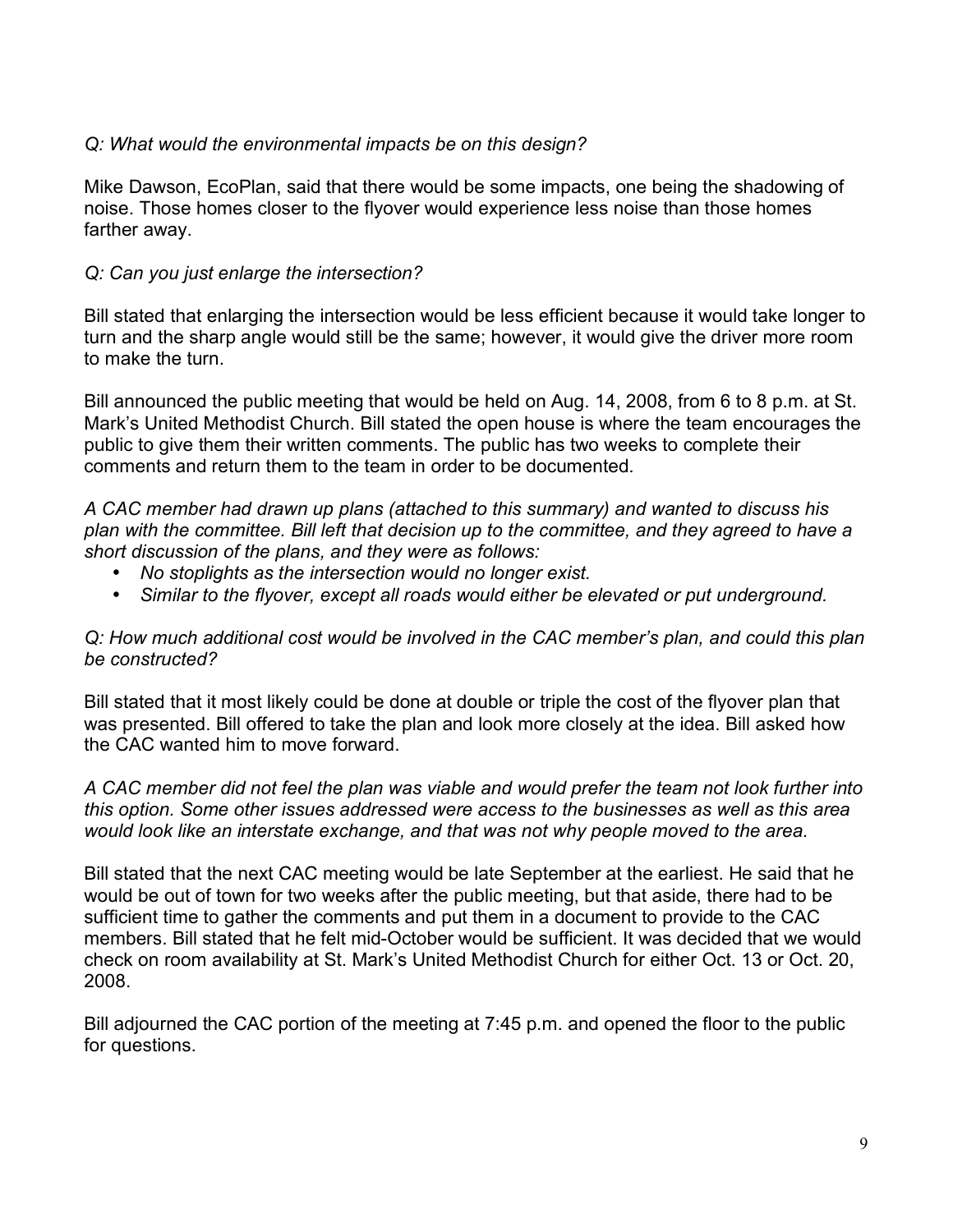Some concerns from the public:

- Flyover issues with residential areas and mall traffic.
- A desire for six lanes.
	- $\circ$  Traffic volumes only warrant four lanes.
- Why did the team apply for federal funding?
	- o Pima County decided they wanted to make sure there was enough money to build this roadway, so FHWA guidelines were followed and approved for funding.
- The area should stay similar to what it is today; this is not Phoenix, we appreciate the efforts being made, but it is important to keep the area residential.
- We are not convinced these improvements are needed at this location.
- There is a petition to make sure the open space at the La Cholla Boulevard and Magee Road intersection stays.
	- $\circ$  The team is aware of the petition and they have been in talks with Pima County possibly to enhance the open space – will continue to look at moving forward and informing the CAC.
- I am concerned about the one-way frontage road and the speed limit of 50 mph.
	- o Bill encouraged everyone to attend the public meeting in order to have their comments heard.
- Will you use rainwater harvesting?
	- $\circ$  Bill stated that is being looked at. In most locations, that is happening where it is feasible.
- There needs to be a safe place for pedestrians to cross the road.
- Why are so many people heading north on La Cholla Boulevard?  $\circ$  Not sure – traffic engineer may have answers.
	-
- Please take into consideration the four schools in the area.
	- o School safety would be taken into consideration.

Angie Brown, Gordley Design Group, reminded people to write their comments down at the public open house so that their comments would be documented.

Bill concluded by announcing he would be around for any individual questions and that he could also be reached at his office for specific questions.

The meeting was adjourned at 8:02 p.m.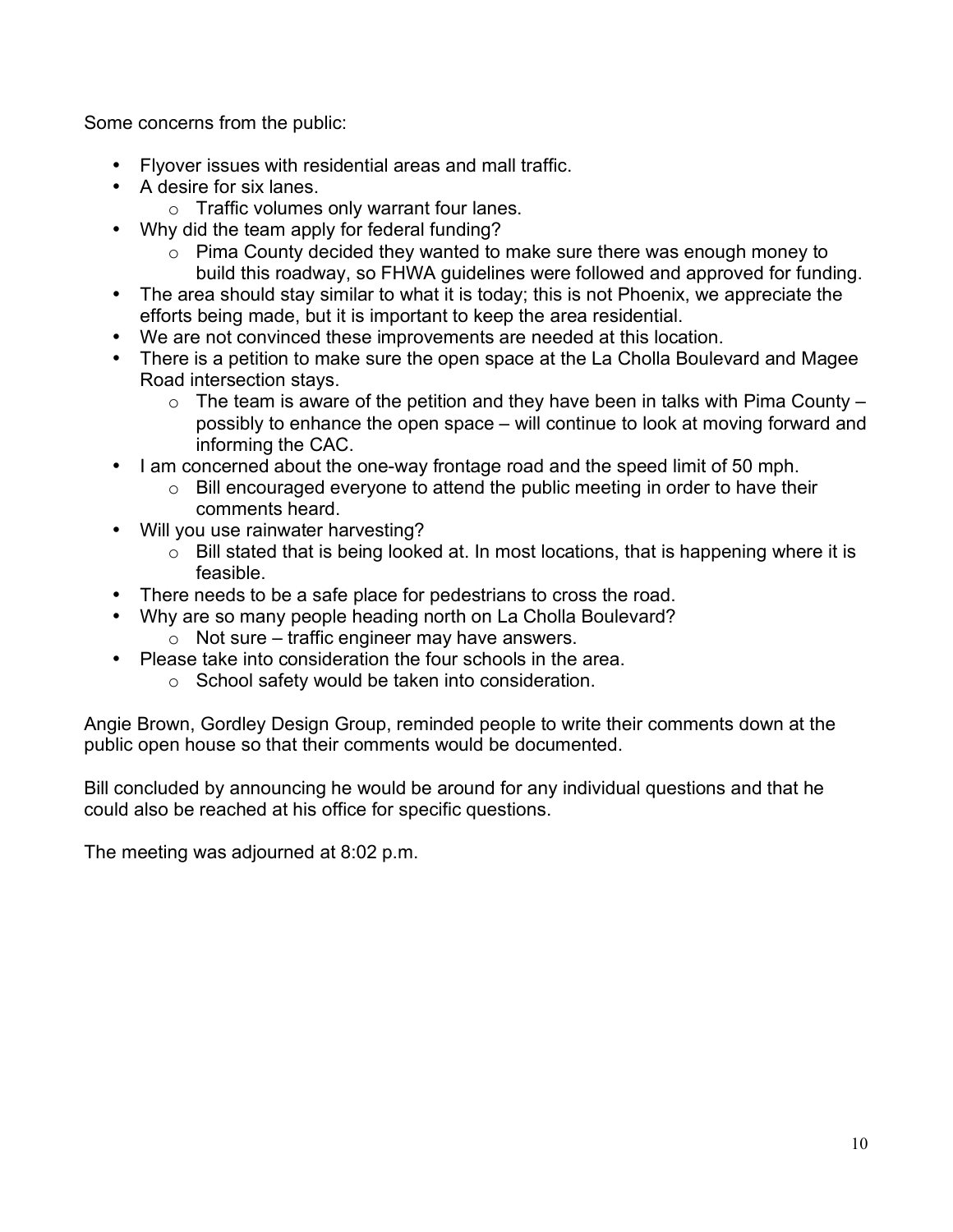| I                                                      |
|--------------------------------------------------------|
|                                                        |
|                                                        |
|                                                        |
|                                                        |
| ı                                                      |
|                                                        |
|                                                        |
| $\frac{1}{2}$                                          |
| ī                                                      |
|                                                        |
|                                                        |
| うちあげ しょうしょう                                            |
|                                                        |
|                                                        |
|                                                        |
|                                                        |
| ı                                                      |
|                                                        |
|                                                        |
|                                                        |
| ļ                                                      |
|                                                        |
|                                                        |
|                                                        |
|                                                        |
|                                                        |
| ı                                                      |
|                                                        |
|                                                        |
|                                                        |
|                                                        |
|                                                        |
|                                                        |
|                                                        |
|                                                        |
|                                                        |
|                                                        |
| hooy and ho no hon and hon in in thooy and and hon you |



Community Advisory Committee (CAC) Meeting<br>Monday, August 4, 2008<br>St. Mark's United Methodist Church<br>6-7:30 p.m.



|                                            |                                                 |                                              |                                            | 亳                                      | 4                                         | Initial Name       |
|--------------------------------------------|-------------------------------------------------|----------------------------------------------|--------------------------------------------|----------------------------------------|-------------------------------------------|--------------------|
| Dennis<br>Hansen                           | Gatto<br>Kathy and/or Tony                      | Molly Frazer                                 | Culver<br>Kathryn and/or Bob               | <b>Robert Barr</b>                     | George Ballesteros                        |                    |
| 7718 N. Lundberg Drive<br>Tucson, AZ 85741 | 1721 W Magee Road<br>Tucson, AZ 85704           | Tucson, AZ 85741<br>2869 W. Simplicity Drive | 3283 W. Firefall Place<br>Tucson, AZ 85741 | 2826 W. Magee Road<br>Tucson, AZ 85742 | 8201 N. Emerine Place<br>Tucson, AZ 85704 | Agency and Address |
| Phone<br>Fax<br>47<br>1-2272               | <b>Phone</b><br>Fax<br>$\overline{6}$<br>7-8768 | Phone<br>Fax<br>797-2051                     | <b>Phone</b><br>Fax<br>579-5524            | Phone<br>$F_{\partial X}$<br>575-9123  | Phone<br>$F_{\partial X}$<br>297-9272     |                    |
| tucsonlifestyle@aol.com                    | tkgatto@comcast.net                             | mollyfraz@comcast.net                        |                                            | randjbarr@aol.com                      | georgenjane@netzero.net                   | E-mail             |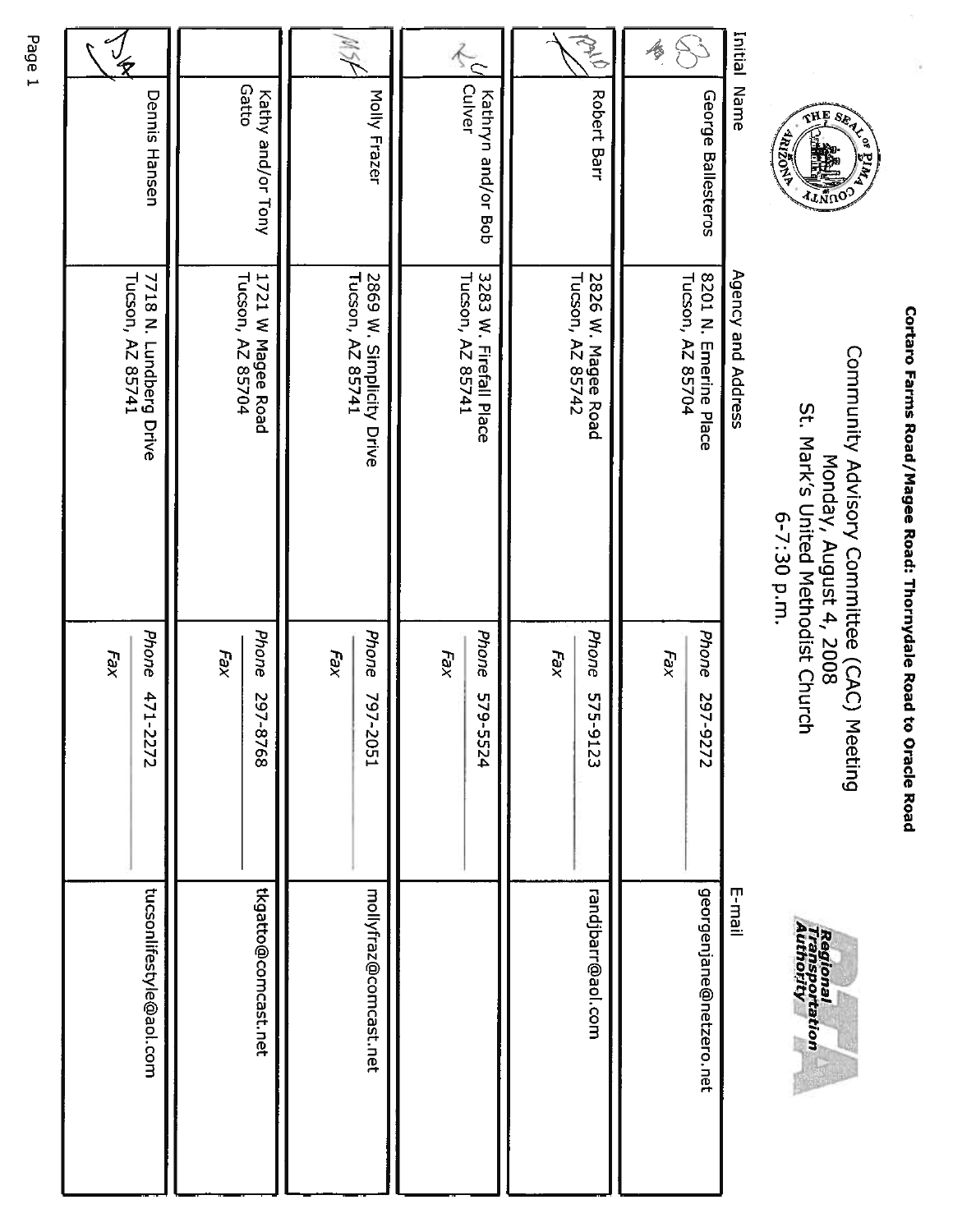| ì              |
|----------------|
|                |
|                |
|                |
|                |
| Ī              |
| <br> <br> <br> |
|                |
|                |
| J              |
|                |
|                |
| Ì              |
| ļ              |
|                |
|                |
| ī              |
|                |
|                |
|                |
| ļ              |
|                |
|                |
|                |
|                |
|                |
|                |
|                |
|                |
|                |
|                |
| I.             |
|                |
|                |
| י              |
|                |
|                |
| ì              |



Community Advisory Committee (CAC) Meeting<br>Monday, August 4, 2008<br>St. Mark's United Methodist Church<br>6-7:30 p.m.



| Initial Name        | Agency and Address                             |                                     | E-mail                  |
|---------------------|------------------------------------------------|-------------------------------------|-------------------------|
| David Jacobs, MD    | 2262 W Magee Road<br>Tucson, AZ 85742          | Phone<br>219-0482 x                 |                         |
|                     |                                                | Fax<br>219-0485                     |                         |
|                     |                                                |                                     |                         |
| Steven Kresal       | 2854 W. Medallion Drive<br>Tucson, AZ 85741    | Phone<br>544-3904                   | kresal@hottnail.com     |
|                     |                                                | Fax                                 |                         |
|                     |                                                |                                     |                         |
| William Scott, M.D. | 3402 W. Cortaro Farms Road<br>Tucson, AZ 85742 | Phone<br>572-6498                   | williamjscott2@juno.com |
|                     |                                                | Fax                                 |                         |
| Dr. Steve Sisson    | 7978 N Zarragoza Drive<br>Tucson, AZ 85704     | Phone<br>74<br>2-2016 x             | steve7978@msn.com       |
|                     |                                                | Fax                                 |                         |
| <b>Thomas Unger</b> | Tucson, AZ 85704<br>1620 W. Chimayo Place      | <b>Phone</b><br>04-8940             | buterarealty@aol.com    |
|                     |                                                | Fax                                 |                         |
| Carol Wagoner-Cook  | 8107 N. Fairway View Drive<br>Tucson, AZ 85742 | Phone<br>$\tilde{\omega}$<br>0-2334 |                         |
|                     |                                                | $F_{\partial X}$                    |                         |
|                     |                                                |                                     |                         |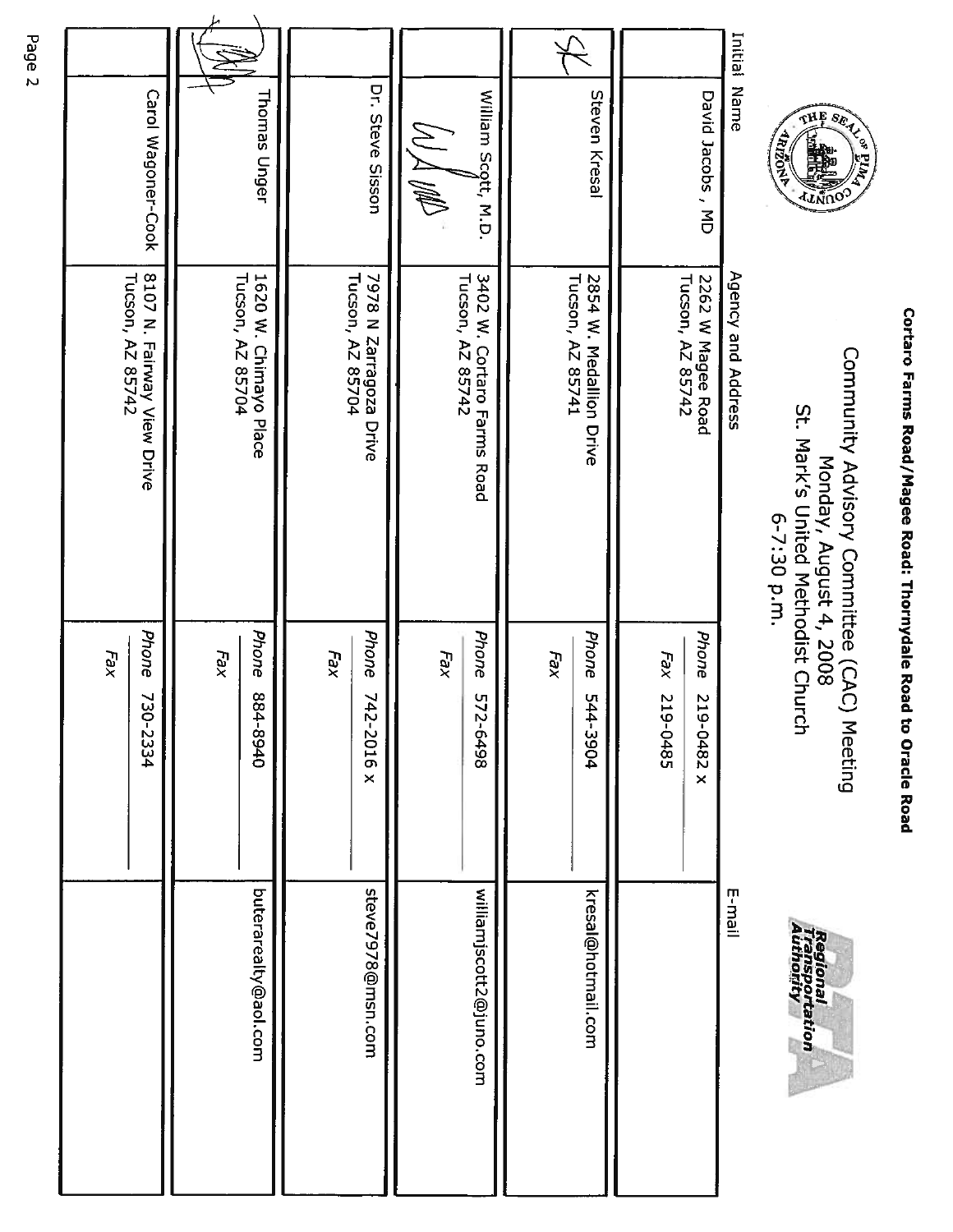# Cortaro Farms Road/Magee Road: Thornydale Road to Oracle Road



Community Advisory Committee (CAC) Meeting<br>Monday, August 4, 2008<br>St. Mark's United Methodist Church<br>6-7:30 p.m.



| Initial Name                         | Agency and Address                         |                | E-mail                          |
|--------------------------------------|--------------------------------------------|----------------|---------------------------------|
| Whitehill-Ward<br>Louise and/or John | 2919 W. Fairway View Circle                | Phone 219-9206 | l.a.whitehill-ward@conncast.net |
|                                      | Tucson, AZ 85742                           | Fax            |                                 |
|                                      |                                            |                |                                 |
| Bernie Wiegandt                      | Tucson, AZ 85741<br>7540 N La Cholla Blvd. | Phone 292-0626 | bjwiegandt@aol.com              |
|                                      |                                            | <b>Fax</b>     |                                 |
|                                      |                                            |                |                                 |
| David Williams                       | 1421 W. Chapala Drive<br>Tucson, AZ 85704  | Phone          |                                 |
|                                      |                                            | Fax            |                                 |
|                                      |                                            |                |                                 |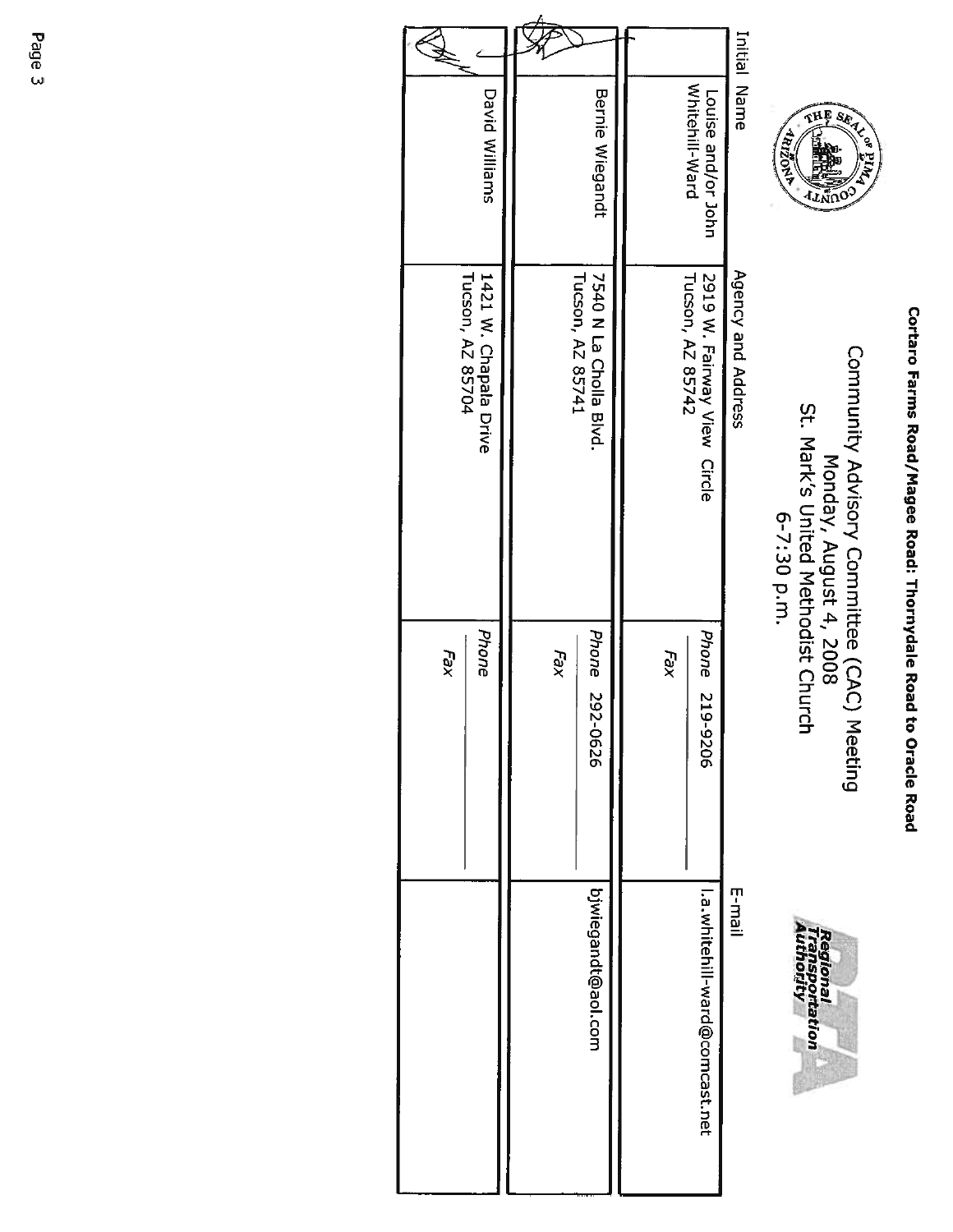| any individual upon request. Please print clearly. |                     | Under state law, any identifying information provided below will become part of the |           | public record, and as such, must be released to |
|----------------------------------------------------|---------------------|-------------------------------------------------------------------------------------|-----------|-------------------------------------------------|
| <b>Printed Name</b>                                | <b>Representing</b> | Address and Zip                                                                     | 고<br>hone | E-mail                                          |
| Varanche Chary                                     |                     | $\frac{151}{121}$ U Senoses (10/20/2010)                                            |           | $\mathbf{1}$                                    |
| UNIVILLE CAPPEL USIT                               |                     |                                                                                     |           | 1631 W. WAGEE Rd 7422110 Chach 66 190 WSN.Com   |
|                                                    |                     |                                                                                     |           |                                                 |
|                                                    |                     |                                                                                     |           |                                                 |
|                                                    |                     |                                                                                     |           |                                                 |
|                                                    |                     |                                                                                     |           |                                                 |
|                                                    |                     |                                                                                     |           |                                                 |
|                                                    |                     |                                                                                     |           |                                                 |
|                                                    |                     |                                                                                     |           |                                                 |
|                                                    |                     |                                                                                     |           |                                                 |
|                                                    |                     |                                                                                     |           |                                                 |
|                                                    |                     |                                                                                     |           |                                                 |







Monday, Aug. 4, 2008 Sign-In Sheet

Completion of this sign-in sheet is completely voluntary and helps the project team keep an accurate record of meeting attendees.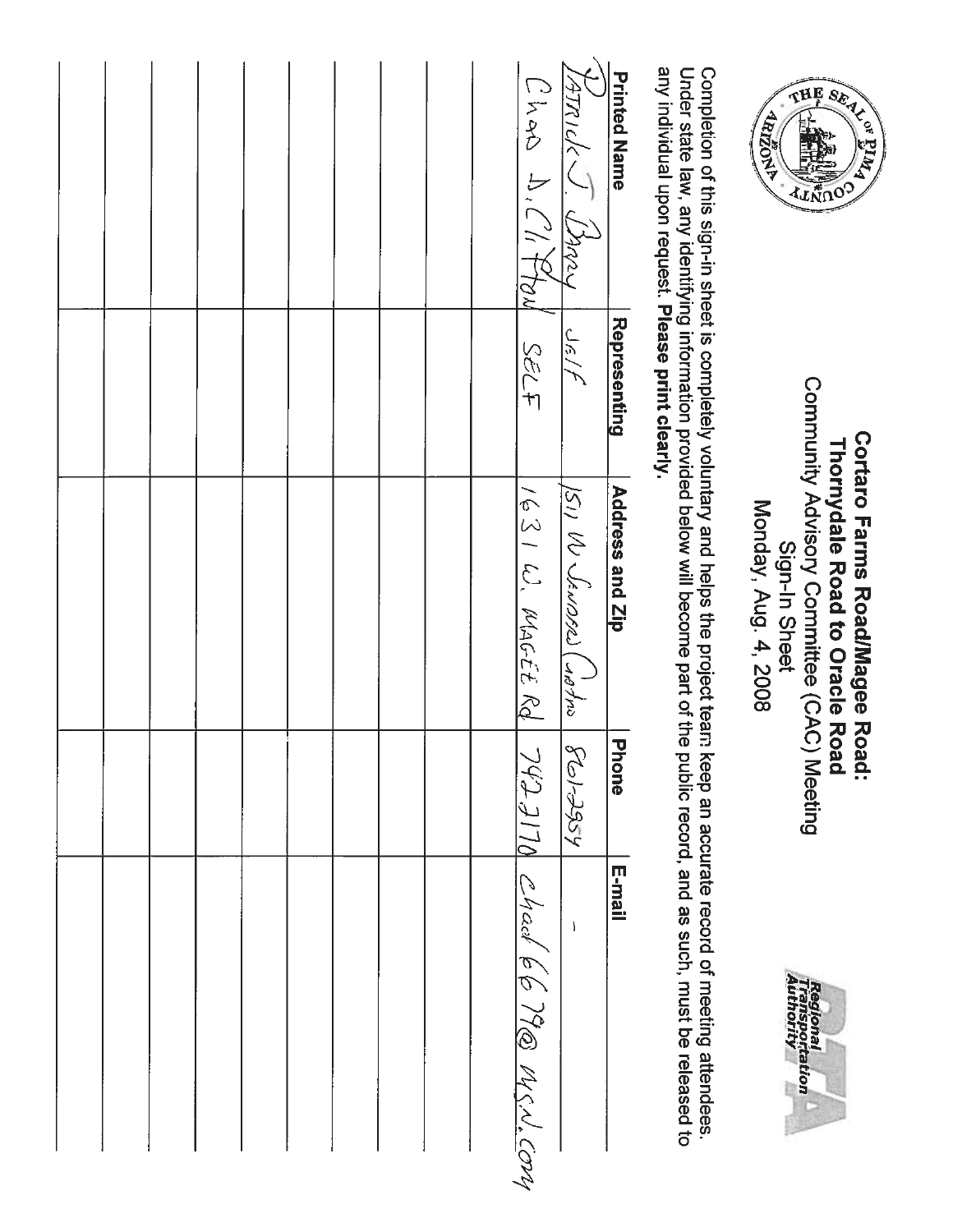

Community Advisory Committee (CAC) Meeting **Cortaro Farms Road/Magee Road:** Thornydale Road to Oracle Road Monday, Aug. 4, 2008 Sign-In Sheet



any individual upon request. Please print clearly. Under state law, any identifying information provided below will become part of the public record, and as such, must be released to Completion of this sign-in sheet is completely voluntary and helps the project team keep an accurate record of meeting attendees.

| <b>Printed Name</b>   | Representing                                                                                                                                                                                                                                                                                                                                                                | Address and Zip                 | <b>Phone</b> | E-mail                                                           |
|-----------------------|-----------------------------------------------------------------------------------------------------------------------------------------------------------------------------------------------------------------------------------------------------------------------------------------------------------------------------------------------------------------------------|---------------------------------|--------------|------------------------------------------------------------------|
| COR START             |                                                                                                                                                                                                                                                                                                                                                                             | 1461 W. Mage Kd                 | 47 YYSYA     | Wronge) comeart net.                                             |
| $1.1001$ / $1.0001$   |                                                                                                                                                                                                                                                                                                                                                                             |                                 |              |                                                                  |
| Row Pilivic           |                                                                                                                                                                                                                                                                                                                                                                             | 7250 San ANNA DR. 87704         | $247-5442$   | $\frac{1}{h_1! \omega\cup\phi }\rho\mu\cdot g\chi_1$ zouch. edu- |
| Marie Colutinals      |                                                                                                                                                                                                                                                                                                                                                                             | BIZTO MillWeeder                | B790SD1      |                                                                  |
| Carryachine           |                                                                                                                                                                                                                                                                                                                                                                             | $9271$ W (m) do PC              | 早29-314      |                                                                  |
| Retter Vercesser      |                                                                                                                                                                                                                                                                                                                                                                             |                                 |              | book was been to madinto a                                       |
| Dowalpertiment        | ACASCA                                                                                                                                                                                                                                                                                                                                                                      | T362N Commo da Mak              |              | 2977976 LCMLLX2 @ood.com                                         |
| KEAN (JOHNUMORL       |                                                                                                                                                                                                                                                                                                                                                                             | milest W. FIREFACIO 1744. PELLO |              |                                                                  |
| ber (Indeby           |                                                                                                                                                                                                                                                                                                                                                                             | 2540                            |              |                                                                  |
| leagy (sight          |                                                                                                                                                                                                                                                                                                                                                                             | 1980W Vitin Maysonth 142-5312   |              | $\sqrt{99}$ be a comeced a nel                                   |
| <b>STERNEN CAREDE</b> |                                                                                                                                                                                                                                                                                                                                                                             | 222514里                         |              | 384-9014 Saneder@orbsqine.com                                    |
| LUIRAR LIPACINTUM     |                                                                                                                                                                                                                                                                                                                                                                             | These washings of the 297-sept  |              |                                                                  |
| Mule Kabstoff         | $\begin{picture}(220,20) \put(0,0){\vector(1,0){10}} \put(15,0){\vector(1,0){10}} \put(15,0){\vector(1,0){10}} \put(15,0){\vector(1,0){10}} \put(15,0){\vector(1,0){10}} \put(15,0){\vector(1,0){10}} \put(15,0){\vector(1,0){10}} \put(15,0){\vector(1,0){10}} \put(15,0){\vector(1,0){10}} \put(15,0){\vector(1,0){10}} \put(15,0){\vector(1,0){10}} \put(15,0){\vector($ | 13936 N Sannola                 | 395.1082     |                                                                  |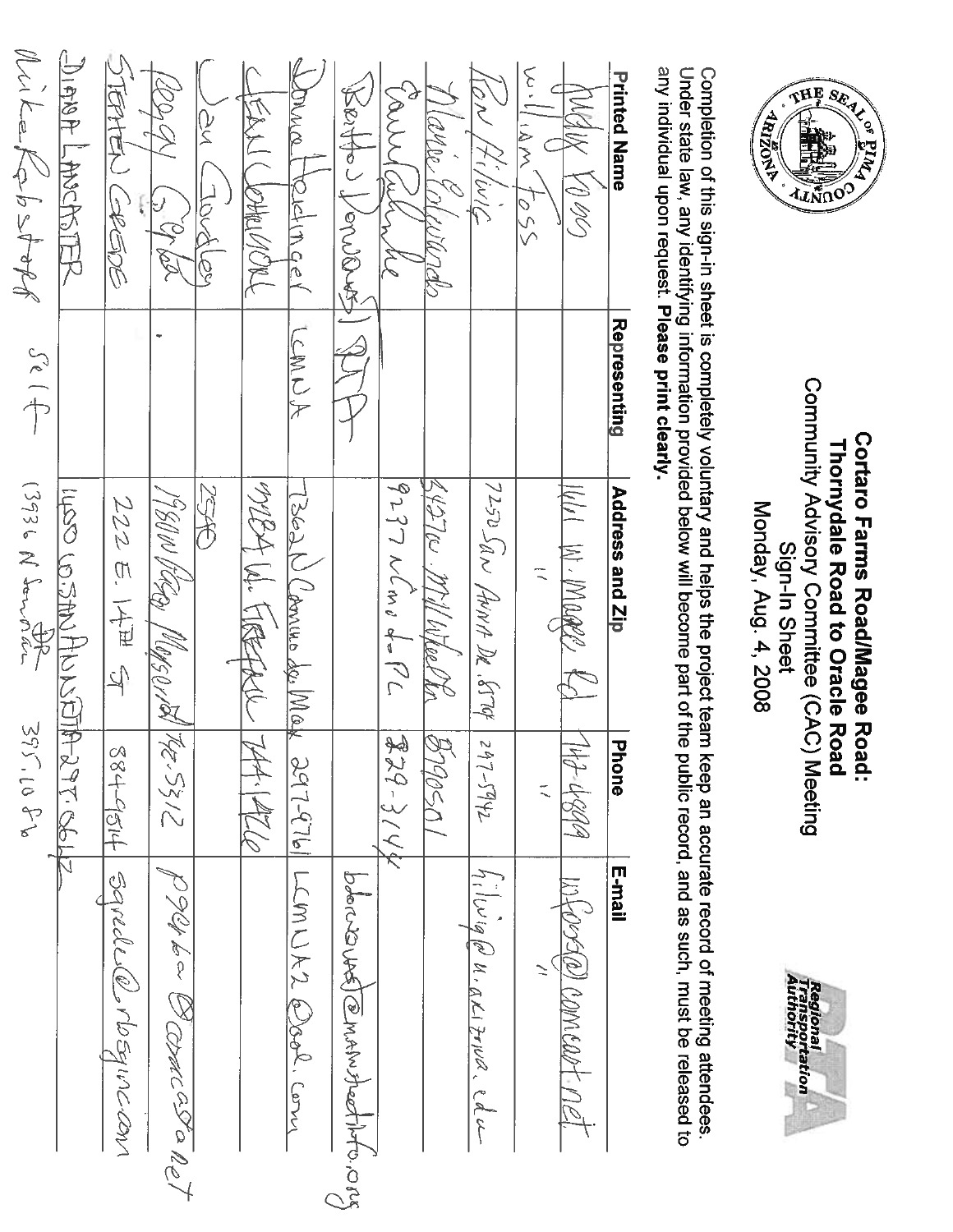

Community Advisory Committee (CAC) Meeting Cortaro Farms Road/Magee Road: Thornydale Road to Oracle Road Monday, Aug. 4, 2008 Sign-In Sheet



any individual upon request. Please print clearly. Under state law, any identifying information provided below will become part of the public record, and as such, must be released to Completion of this sign-in sheet is completely voluntary and helps the project team keep an accurate record of meeting attendees.

| Lamer                                | Bishing Marian | DR' A ENEVER        | alsch<br>ر<br>ڊ     | Ş<br>bel del         | KAPMAR 1          | STEUE NAWNINI     | strated the                             | stare Hildemond                     | GEB MCCORNICK | SERRY PENCE         |                                | <b>Printed Name</b> |
|--------------------------------------|----------------|---------------------|---------------------|----------------------|-------------------|-------------------|-----------------------------------------|-------------------------------------|---------------|---------------------|--------------------------------|---------------------|
|                                      |                | SELF                |                     |                      |                   | SECE,             | $\frac{1}{2}$ ok                        |                                     | <b>BELLE</b>  | TACSON NAT. ESTATES | dacqui thrende function Annhau | Representing        |
| Come at Sol 144 230421. Pacer Ceeler |                | 1680<br>W. CHIMALO  |                     |                      |                   | I-120 W. 1NA ROAD | $\frac{8401}{2401}$ W $\frac{351}{240}$ | IS60 W. Liddell.                    |               |                     |                                | Address and Zip     |
|                                      |                | <b>کادی - ۲۹۰</b> ه |                     |                      |                   | $342 - 177$       | $K\sqrt{4662}$                          |                                     |               |                     |                                | D<br>Hone           |
| 499-9996 cynsee 11290 phos. C.0 m    |                | /aencina w/can      | $\widetilde{\zeta}$ | a madelonie concest. | Romanch Eirlubors |                   | Lptd problems bush cos                  | 7427709 Ap 5/2/debind2002@cmcar.put |               |                     |                                | E-mail              |